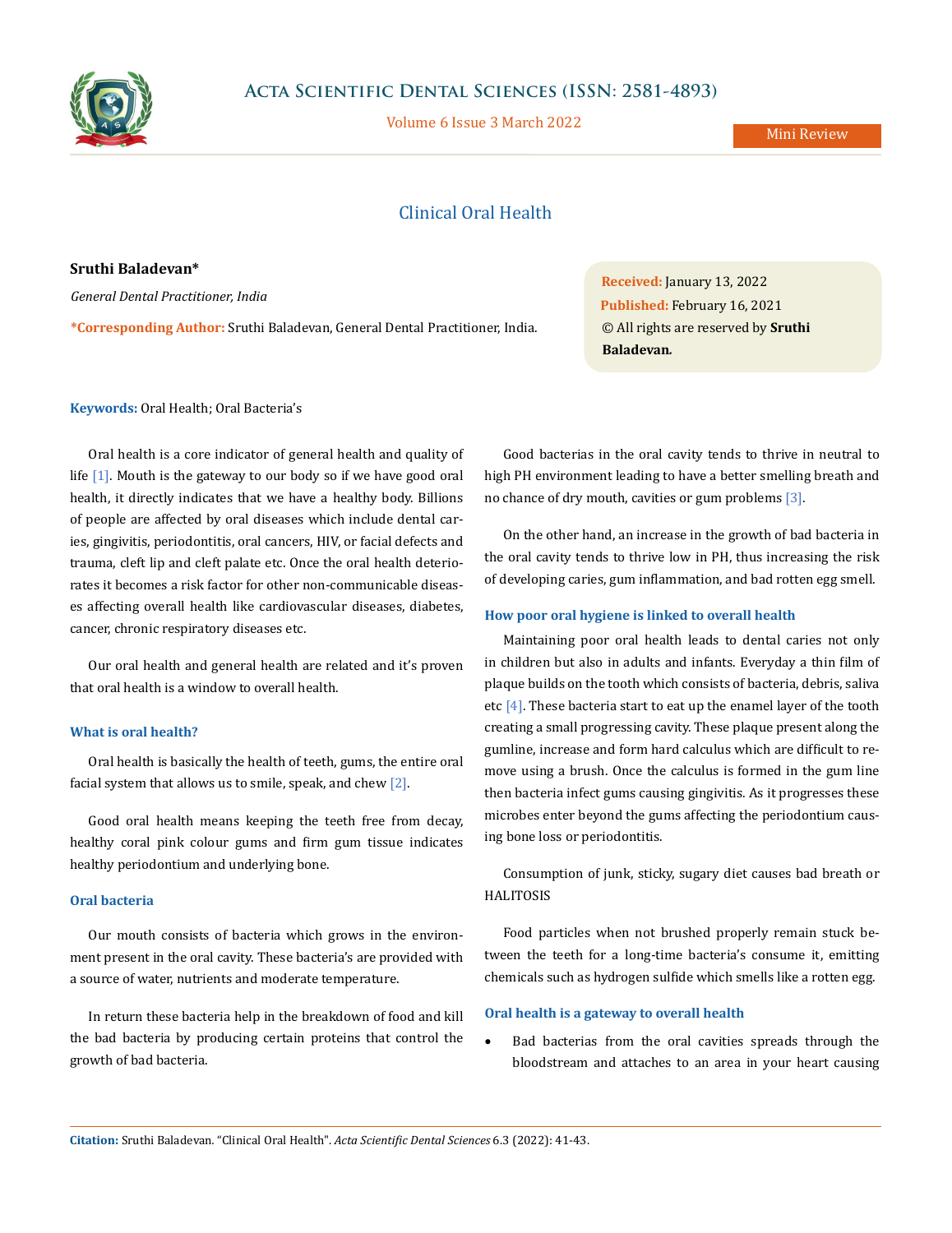infection in the inner lining of your heart valve causing endocarditis.

- When these bacterias travel through the bloodstream and clog the arteries causing infection and inflammation leading to cardiovascular diseases.
- • Oral bacteria when pulled into your lungs causes pneumonia or respiratory diseases.
- • Increase in blood glucose level in our body helps in the growth of bad bacteria in the oral cavity. These bacteria directly affect the periodontium, gum. So controlled blood sugar level improves periodontal care.
- • Opportunistic microbes affect the oral mucosa causing painful oral lesion in patients with compromised immunity such as HIV
- • Patients with osteoporosis have weaknesses in the bone. Due to poor oral hygiene this can affect the periodontium.
- • Diseases like Alzheimer's, rheumatoid arthritis, sjogren's syndrome etc are diseases linked with poor dental hygiene [5].

#### **How to protect oral health?**

- Oral health can be protected by balancing the good and bad bacteria in the oral cavity. By controlling the intake of high calorie foods, sticky, junk and soft drinks [1].
- Brushing teeth twice daily for 2 mins.
- Using medium bristle fdi approved brushes and fluoridated toothpaste.
- • Floss daily using dental floss or can use interdental brushes.
- • Replacing the toothbrush every 3 months
- • Using mouthwash to remove food stuck after Flossing and brushing.
- Saltwater rinsing regularly
- Regular dental visits every 6 months.
- • Avoid consumption of alcohol, chewing tobacco and smoking.

Gum massaging - use of forefinger and gently massage your gums for 2 mins will increase blood circulation of the gum tissue and keep it firm and healthy.

## **Clinical case**

Patient aged 18 years old came to the clinic with the complaint of bleeding gums and bad breath. On examination calculus +++, bleeding on probing positive. Malocclusion and malaligned teeth. Pt diagnosed with chronic generalised gingivitis



**Figure 1**

Patient advised scaling and gave oral hygiene instructions.

After scaling pic showing no calculus present but the gums are inflamed and bleeding can be seen.



**Figure 2**

## **Bibliography**

1. [Oral health topics: Home oral care. American Dental Associa](https://www.ada.org/resources/research/science-and-research-institute/oral-health-topics)[tion.](https://www.ada.org/resources/research/science-and-research-institute/oral-health-topics)